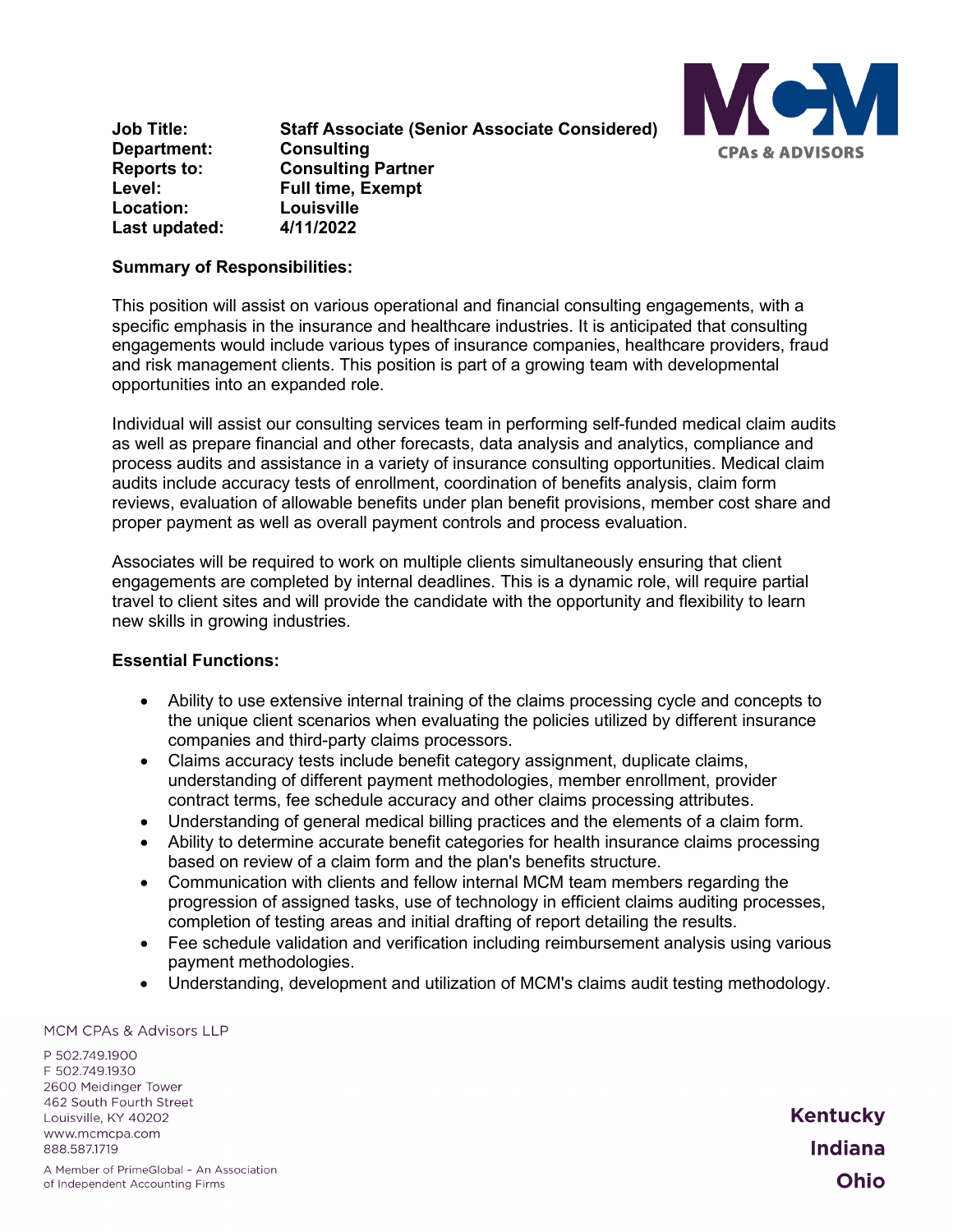

## **Education, Experience, and Skills:**

- Bachelor's degree in business, finance or accounting is required.
- Some knowledge of healthcare, health insurance or medical coding preferred.
- Proficient in Microsoft Office, specifically Excel.
- Proven project management and organizational skills.
- Notable communication skills (both verbal and written).
- Demonstrated abilities to being task oriented and dedicated to successful completion.
- Ability to travel, as required.

# **Expectations:**

- Respect and earn the respect of fellow team members.
- Take ownership of identified processes and responsibilities.
- Regularly communicate with managers, teams, clients and leadership.
- Perform work with confidence and pride, follow through on assigned tasks and efficiently wrap up engagements.
- Meet timelines and compliance requirements.
- Dependable and committed to success of team.
- Make informed decisions discuss with manager when needed.
- Grow and learn from past mistakes.
- Work in a safe, clean and employee friendly atmosphere.
- Work personal/professional development plan.
- Must have flexibility with work schedule.
- Ability and willingness to travel (as needed by clients).
- Eagerness to learn new skills based on client and firm needs.
- Results oriented demeanor.

# **Working Conditions:**

- Minimal hazards.
- General office working conditions.
- Limited heavy lifting.
- Periodic evening and/or weekend work.

We are committed to providing equal employment opportunities to all employees and applicants without regard to race, ethnicity, religion, color, sex (including childbirth, nursing and related medical conditions), gender, gender identity or expression, sexual orientation, national origin, ancestry, citizenship status, uniform service member and veteran status, marital status, pregnancy, age, protected medical condition, genetic. information, disability, or any other protected status in accordance with all applicable federal, state and local laws.

#### **MCM CPAs & Advisors LLP**

P 502.749.1900 F 502.749.1930 2600 Meidinger Tower 462 South Fourth Street Louisville, KY 40202 www.mcmcpa.com 888.587.1719

A Member of PrimeGlobal - An Association of Independent Accounting Firms

**Kentucky Indiana** Ohio